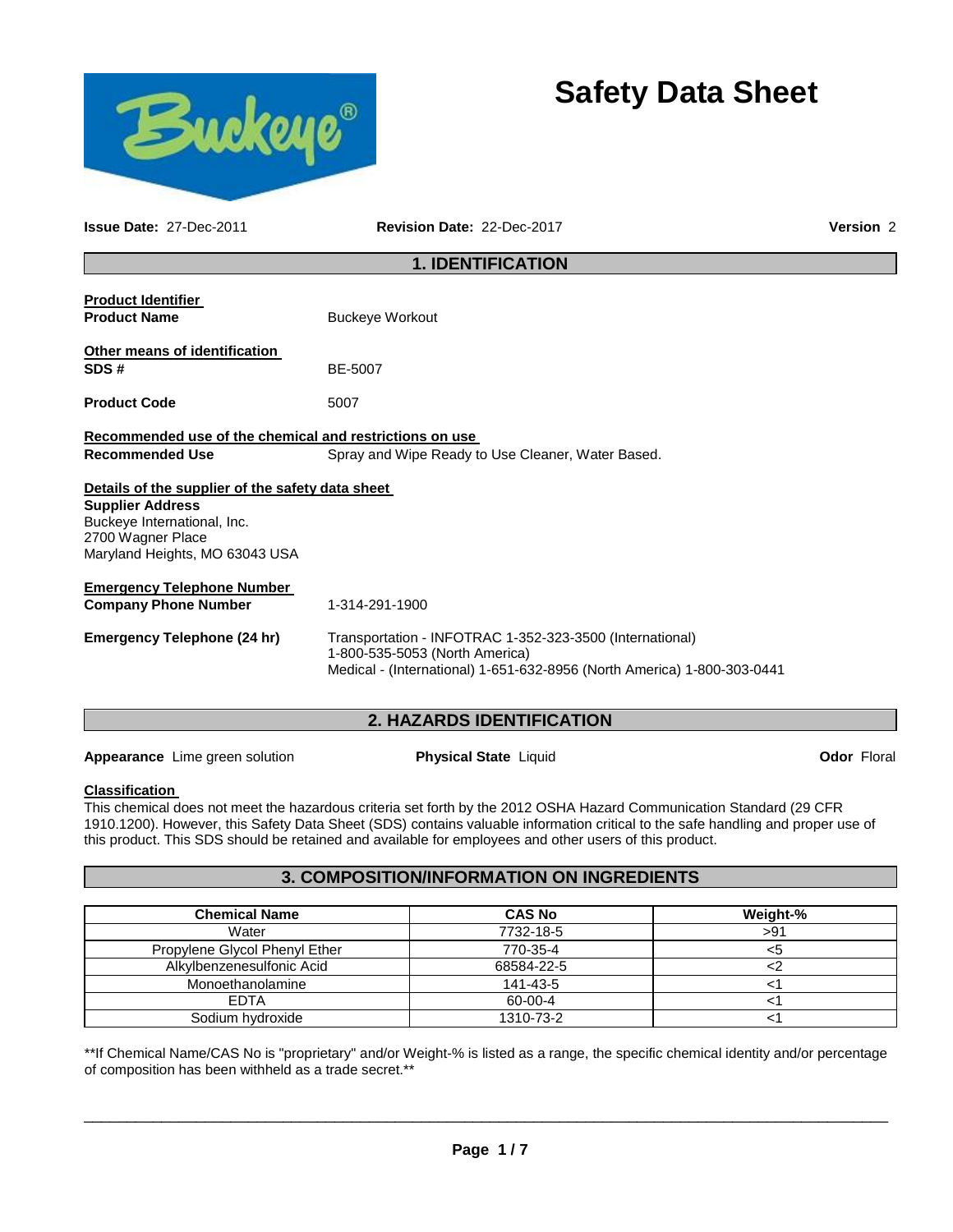## **4. FIRST-AID MEASURES**

\_\_\_\_\_\_\_\_\_\_\_\_\_\_\_\_\_\_\_\_\_\_\_\_\_\_\_\_\_\_\_\_\_\_\_\_\_\_\_\_\_\_\_\_\_\_\_\_\_\_\_\_\_\_\_\_\_\_\_\_\_\_\_\_\_\_\_\_\_\_\_\_\_\_\_\_\_\_\_\_\_\_\_\_\_\_\_\_\_\_\_\_\_

#### **First Aid Measures**

| <b>Eye Contact</b>  | Rinse immediately with plenty of water, also under the eyelids, for at least 15 minutes. If<br>irritation develops or persists seek medical attention. |
|---------------------|--------------------------------------------------------------------------------------------------------------------------------------------------------|
| <b>Skin Contact</b> | Wash off immediately with plenty of water for at least 15 minutes. Get medical attention if<br>irritation develops or persists.                        |
| <b>Inhalation</b>   | Remove to fresh air.                                                                                                                                   |
| Ingestion           | Drink 2-3 large glasses of water. Do not induce vomiting. Call a physician. Never give<br>anything by mouth to an unconscious person.                  |

#### **Most important symptoms and effects**

| <b>Symptoms</b>           | Eye contact may cause redness or burning sensation. Can cause defatting of skin tissue. |
|---------------------------|-----------------------------------------------------------------------------------------|
|                           | Indication of any immediate medical attention and special treatment needed              |
| <b>Notes to Physician</b> | Treat symptomatically.                                                                  |

## **5. FIRE-FIGHTING MEASURES**

## **Suitable Extinguishing Media**

Use extinguishing measures that are appropriate to local circumstances and the surrounding environment.

**Unsuitable Extinguishing Media** Not determined.

#### **Specific Hazards Arising from the Chemical**

Combustion products may be toxic.

**Hazardous Combustion Products** Carbon oxides. Nitrogen oxides (NOx). Oxides of sulfur.

#### **Protective equipment and precautions for firefighters**

As in any fire, wear self-contained breathing apparatus pressure-demand, MSHA/NIOSH (approved or equivalent) and full protective gear.

## **6. ACCIDENTAL RELEASE MEASURES**

#### **Personal precautions, protective equipment and emergency procedures**

| <b>Personal Precautions</b>      | Use personal protective equipment as required.                                                                                                                      |
|----------------------------------|---------------------------------------------------------------------------------------------------------------------------------------------------------------------|
| <b>Environmental Precautions</b> | Prevent from entering into soil, ditches, sewers, waterways and/or groundwater. See<br>Section 12, Ecological Information. See Section 13: DISPOSAL CONSIDERATIONS. |

## **Methods and material for containment and cleaning up**

**Methods for Containment** Prevent further leakage or spillage if safe to do so.

**Methods for Clean-Up** Pick up with mop, wet/dry vac, or absorbent material. Rinse area with clear water and allow floor to dry before allowing traffic.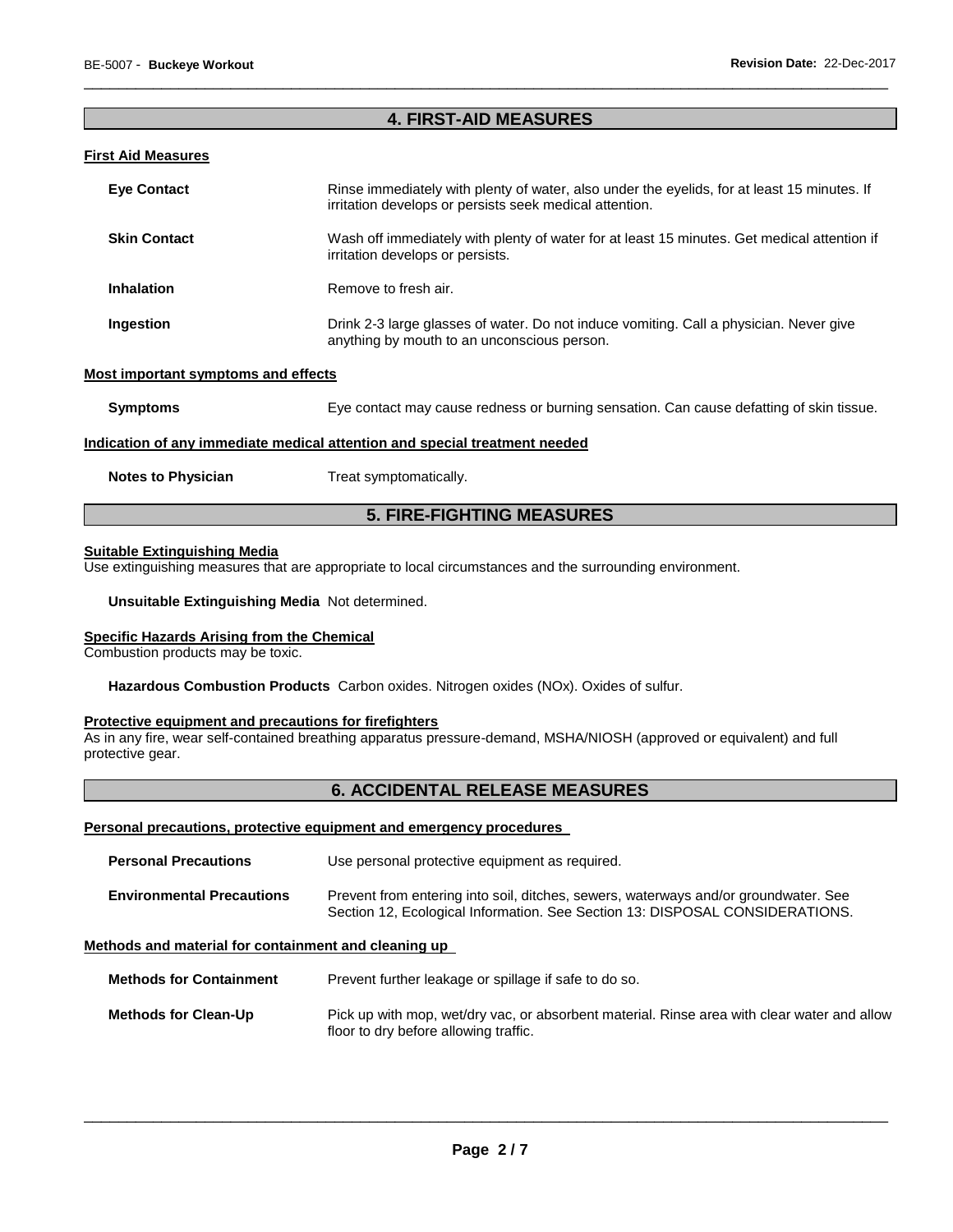## **7. HANDLING AND STORAGE**

\_\_\_\_\_\_\_\_\_\_\_\_\_\_\_\_\_\_\_\_\_\_\_\_\_\_\_\_\_\_\_\_\_\_\_\_\_\_\_\_\_\_\_\_\_\_\_\_\_\_\_\_\_\_\_\_\_\_\_\_\_\_\_\_\_\_\_\_\_\_\_\_\_\_\_\_\_\_\_\_\_\_\_\_\_\_\_\_\_\_\_\_\_

#### **Precautions for safe handling**

| <b>Advice on Safe Handling</b>                               | Handle in accordance with good industrial hygiene and safety practice. Avoid contact with<br>skin, eyes or clothing. Use personal protection recommended in Section 8. |  |
|--------------------------------------------------------------|------------------------------------------------------------------------------------------------------------------------------------------------------------------------|--|
| Conditions for safe storage, including any incompatibilities |                                                                                                                                                                        |  |
| <b>Storage Conditions</b>                                    | Keep container tightly closed and store in a cool, dry and well-ventilated place. Keep<br>container closed when not in use. Store at room temperature.                 |  |
| <b>Incompatible Materials</b>                                | Chlorine bleach. May damage some plastics.                                                                                                                             |  |

# **8. EXPOSURE CONTROLS/PERSONAL PROTECTION**

## **Exposure Guidelines**

| <b>Chemical Name</b> | <b>ACGIH TLV</b>            | <b>OSHA PEL</b>                       | <b>NIOSH IDLH</b>          |
|----------------------|-----------------------------|---------------------------------------|----------------------------|
| Monoethanolamine     | STEL: 6 ppm                 | TWA: 3 ppm                            | IDLH: 30 ppm               |
| 141-43-5             | TWA: 3 ppm                  | TWA: 6 mg/m <sup>3</sup>              | TWA: 3 ppm                 |
|                      |                             | (vacated) TWA: 3 ppm                  | TWA: $8 \text{ mg/m}^3$    |
|                      |                             | (vacated) TWA: $8 \text{ mg/m}^3$     | STEL: 6 ppm                |
|                      |                             | (vacated) STEL: 6 ppm                 | STEL: $15 \text{ mg/m}^3$  |
|                      |                             | (vacated) STEL: 15 mg/m $3$           |                            |
| Sodium hydroxide     | Ceiling: $2 \text{ mg/m}^3$ | TWA: $2 \text{ mq/m}^3$               | IDLH: 10 mg/m <sup>3</sup> |
| 1310-73-2            |                             | (vacated) Ceiling: $2 \text{ mg/m}^3$ | Ceiling: $2 \text{mq/m}^3$ |

#### **Appropriate engineering controls**

**Engineering Controls** Ensure adequate ventilation, especially in confined areas. Eyewash stations. Showers.

## **Individual protection measures, such as personal protective equipment**

| <b>Eye/Face Protection</b> | Risk of contact: Wear approved safety goggles. |
|----------------------------|------------------------------------------------|
|----------------------------|------------------------------------------------|

## **Skin and Body Protection** Rubber gloves. Suitable protective clothing.

#### **Respiratory Protection** Ensure adequate ventilation, especially in confined areas.

**General Hygiene Considerations** Handle in accordance with good industrial hygiene and safety practice.

# **9. PHYSICAL AND CHEMICAL PROPERTIES**

#### **Information on basic physical and chemical properties**

| Physical State |  |
|----------------|--|
| Appearance     |  |
| Color          |  |

Liquid **APPEARE SOLUTE:**<br>
Lime green solution **Color Threshold** Mot determined Lime green **Color Threshold**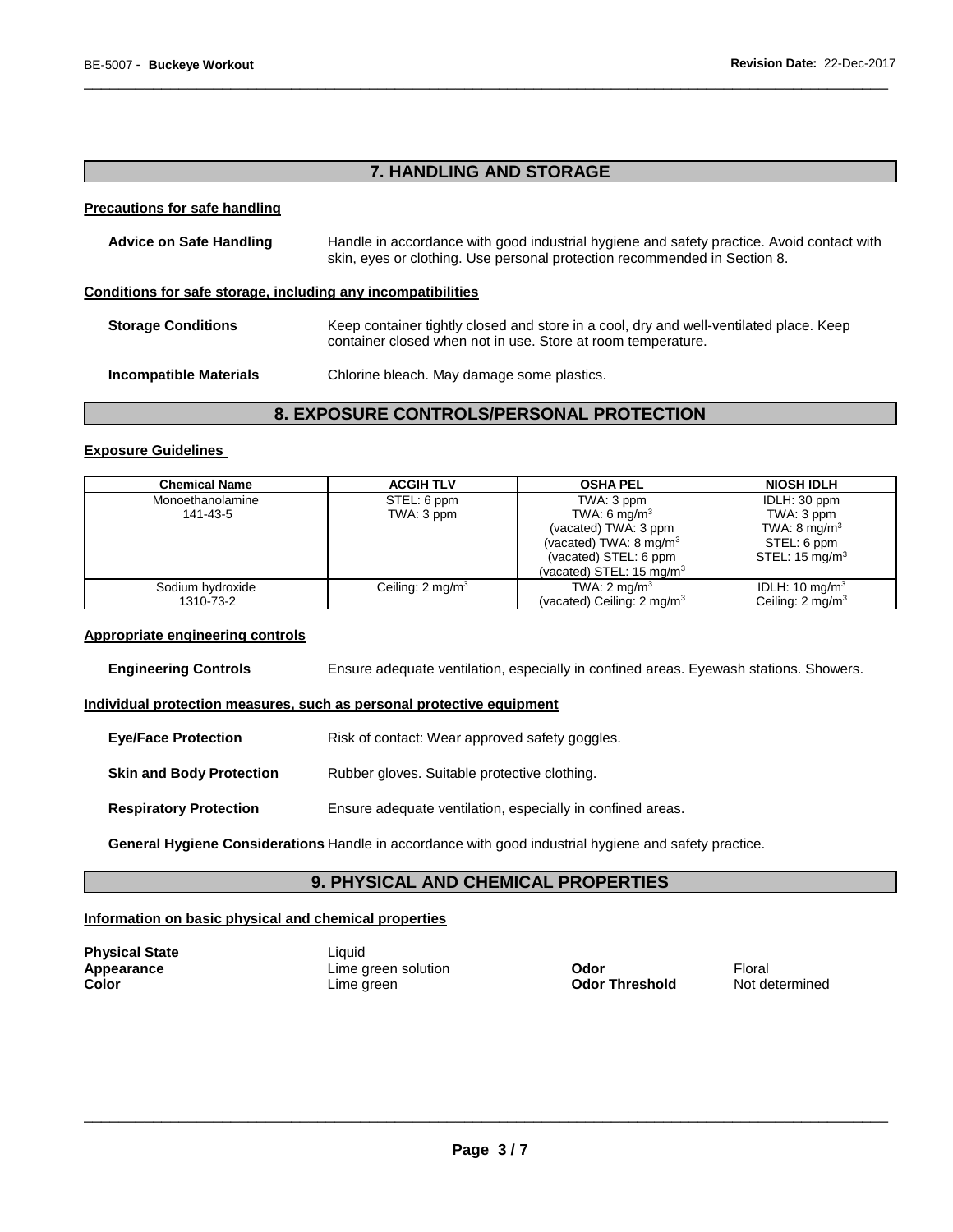| <b>Property</b>                     | Values                             | Remarks • Method |
|-------------------------------------|------------------------------------|------------------|
| рH                                  | 10.6-11.0 (conc. and use dilution) |                  |
| <b>Melting Point/Freezing Point</b> | Not determined                     |                  |
| <b>Boiling Point/Boiling Range</b>  | 100 °C / 212 °F                    |                  |
| <b>Flash Point</b>                  | None                               | Tag Closed Cup   |
| <b>Evaporation Rate</b>             | 1.0                                | (Water = 1)      |
| <b>Flammability (Solid, Gas)</b>    | Liquid-Not Applicable              |                  |
| <b>Upper Flammability Limits</b>    | Not Applicable                     |                  |
| <b>Lower Flammability Limit</b>     | Not Applicable                     |                  |
| <b>Vapor Pressure</b>               | Not determined                     |                  |
| <b>Vapor Density</b>                | Not determined                     |                  |
| <b>Specific Gravity</b>             | 1.00                               |                  |
| <b>Water Solubility</b>             | Infinite                           |                  |
| Solubility in other solvents        | Not determined                     |                  |
| <b>Partition Coefficient</b>        | Not determined                     |                  |
| <b>Auto-ignition Temperature</b>    | Not determined                     |                  |
| <b>Decomposition Temperature</b>    | Not determined                     |                  |
| <b>Kinematic Viscosity</b>          | Not determined                     |                  |
| <b>Dynamic Viscosity</b>            | Not determined                     |                  |
| <b>Explosive Properties</b>         | Not determined                     |                  |
| <b>Oxidizing Properties</b>         | Not determined                     |                  |

## **10. STABILITY AND REACTIVITY**

#### **Reactivity**

Not reactive under normal conditions.

## **Chemical Stability**

Stable under recommended storage conditions.

#### **Possibility of Hazardous Reactions**

None under normal processing.

#### **Hazardous Polymerization** Hazardous polymerization does not occur.

#### **Conditions to Avoid**

Keep separated from incompatible substances. Keep out of reach of children.

## **Incompatible Materials**

Chlorine bleach. May damage some plastics.

#### **Hazardous Decomposition Products**

Carbon oxides. Nitrogen oxides (NOx). Sulfur oxides.

## **11. TOXICOLOGICAL INFORMATION**

## **Information on likely routes of exposure**

## **Product Information**

- **Eye Contact Avoid contact with eyes.**
- **Skin Contact Avoid contact with skin.**
- **Inhalation Avoid breathing vapors or mists.**
- **Ingestion Do not ingest.**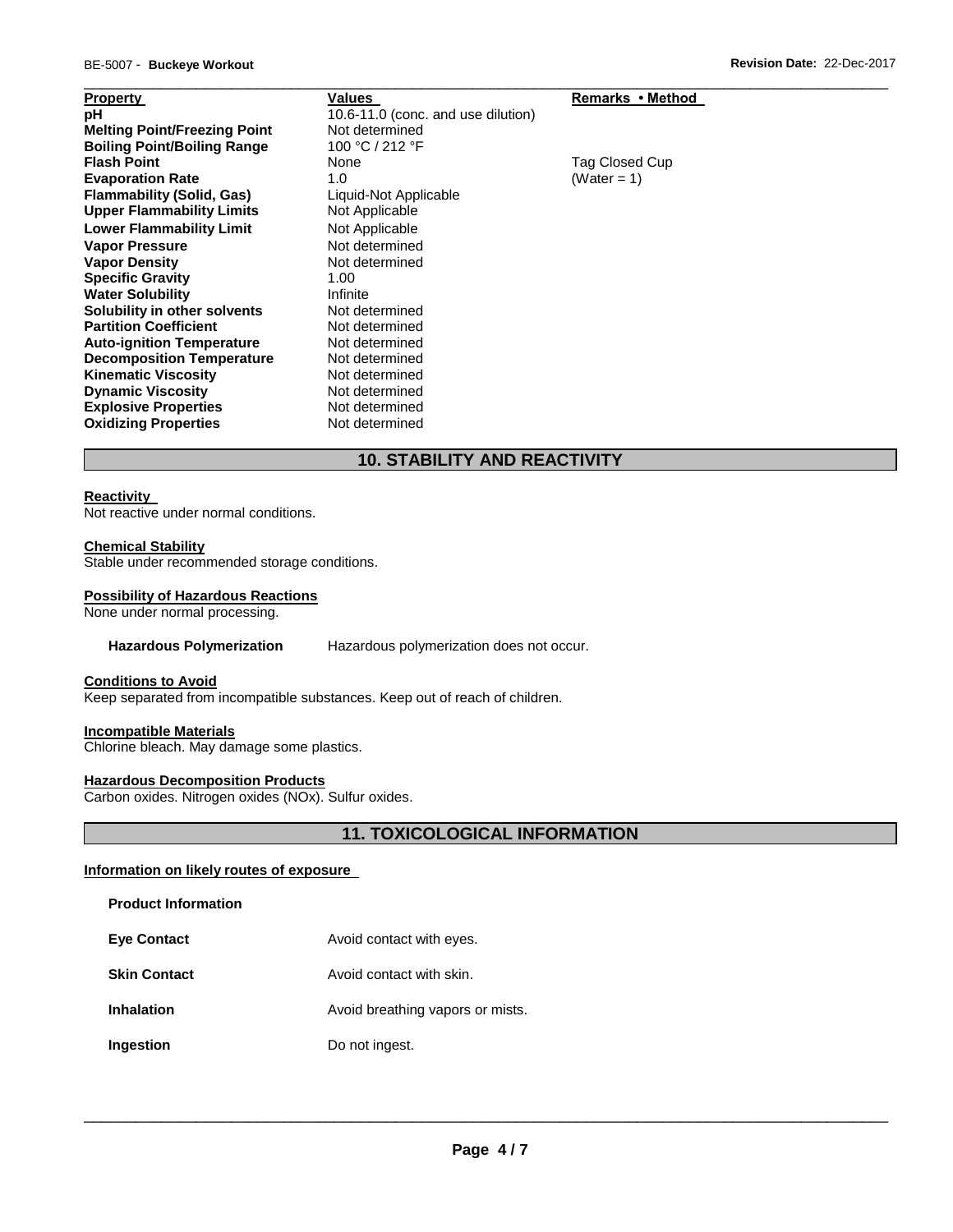#### **Component Information**

| <b>Chemical Name</b>                      | Oral LD50            | Dermal LD50                                  | <b>Inhalation LC50</b> |
|-------------------------------------------|----------------------|----------------------------------------------|------------------------|
| Propylene Glycol Phenyl Ether<br>770-35-4 | $= 2830$ mg/kg (Rat) | $> 2$ g/kg (Rabbit)                          |                        |
| Alkylbenzenesulfonic Acid<br>68584-22-5   | $= 530$ mg/kg (Rat)  | $= 530$ mg/kg (Rat)                          |                        |
| Monoethanolamine<br>141-43-5              | $= 1720$ mg/kg (Rat) | $= 1$ mL/kg (Rabbit) = 1025 mg/kg<br>Rabbit) |                        |
| <b>EDTA</b><br>60-00-4                    | $= 1700$ mg/kg (Rat) | $\overline{\phantom{0}}$                     |                        |
| Sodium hydroxide<br>1310-73-2             |                      | $= 1350$ mg/kg (Rabbit)                      |                        |

\_\_\_\_\_\_\_\_\_\_\_\_\_\_\_\_\_\_\_\_\_\_\_\_\_\_\_\_\_\_\_\_\_\_\_\_\_\_\_\_\_\_\_\_\_\_\_\_\_\_\_\_\_\_\_\_\_\_\_\_\_\_\_\_\_\_\_\_\_\_\_\_\_\_\_\_\_\_\_\_\_\_\_\_\_\_\_\_\_\_\_\_\_

#### **Information on physical, chemical and toxicological effects**

**Symptoms** Please see section 4 of this SDS for symptoms.

**Delayed and immediate effects as well as chronic effects from short and long-term exposure** 

**Carcinogenicity** This product does not contain any carcinogens or potential carcinogens as listed by OSHA, IARC or NTP.

#### **Numerical measures of toxicity**

Not determined

## **12. ECOLOGICAL INFORMATION**

#### **Ecotoxicity**

The product is not classified as environmentally hazardous. However, this does not exclude the possibility that large or frequent spills can have a harmful or damaging effect on the environment.

## **Component Information**

| <b>Chemical Name</b>      | Algae/aquatic plants   | <b>Fish</b>                  | <b>Toxicity to</b> | <b>Crustacea</b>        |
|---------------------------|------------------------|------------------------------|--------------------|-------------------------|
|                           |                        |                              | microorganisms     |                         |
| Alkylbenzenesulfonic Acid |                        | 3: 96 h Oncorhynchus         |                    | 2.9: 48 h Daphnia magna |
| 68584-22-5                |                        | mykiss mg/L LC50 static      |                    | mg/L EC50               |
| Monoethanolamine          | 15: 72 h Desmodesmus   | 227: 96 h Pimephales         |                    | 65: 48 h Daphnia magna  |
| 141-43-5                  | subspicatus mg/L EC50  | promelas mg/L LC50 flow-     |                    | mg/L EC50               |
|                           |                        | through 3684: 96 h           |                    |                         |
|                           |                        | Brachydanio rerio mg/L       |                    |                         |
|                           |                        | LC50 static 300 - 1000: 96 h |                    |                         |
|                           |                        | Lepomis macrochirus mg/L     |                    |                         |
|                           |                        | LC50 static 114 - 196: 96 h  |                    |                         |
|                           |                        | Oncorhynchus mykiss mg/L     |                    |                         |
|                           |                        | LC50 static 200: 96 h        |                    |                         |
|                           |                        | Oncorhynchus mykiss mg/L     |                    |                         |
|                           |                        | LC50 flow-through            |                    |                         |
| <b>EDTA</b>               | 1.01: 72 h Desmodesmus | 34 - 62: 96 h Lepomis        |                    | 113: 48 h Daphnia magna |
| 60-00-4                   | subspicatus mg/L EC50  | macrochirus mg/L LC50        |                    | mg/L EC50 Static        |
|                           |                        | static 44.2 - 76.5: 96 h     |                    |                         |
|                           |                        | Pimephales promelas mg/L     |                    |                         |
|                           |                        | LC50 static                  |                    |                         |
| Sodium hydroxide          |                        | 45.4: 96 h Oncorhynchus      |                    |                         |
| 1310-73-2                 |                        | mykiss mg/L LC50 static      |                    |                         |

## **Persistence/Degradability**

Not determined.

#### **Bioaccumulation**

Not determined.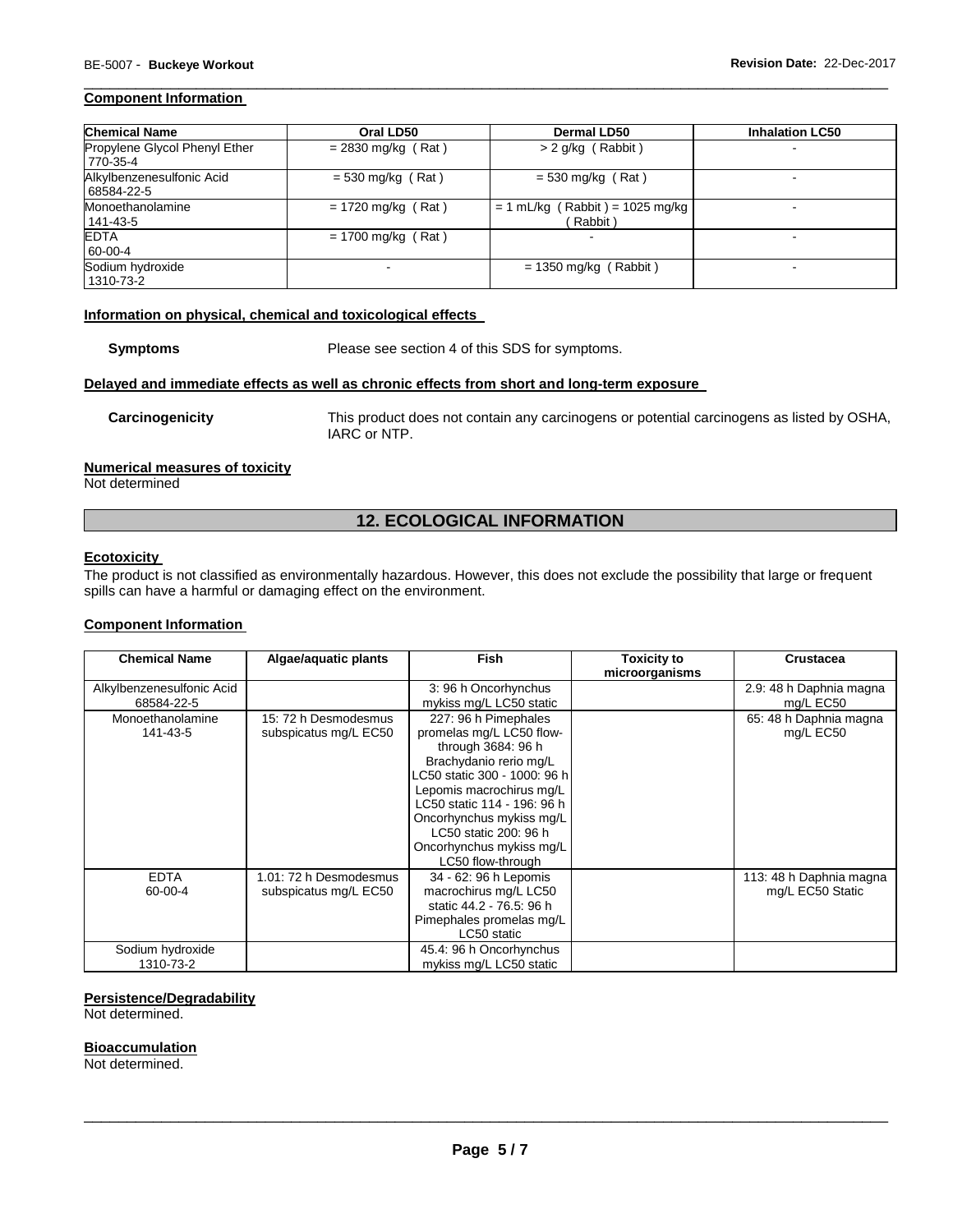## **Mobility**

| <b>Chemical Name</b>                    | <b>Partition Coefficient</b> |
|-----------------------------------------|------------------------------|
| Alkylbenzenesulfonic Acid<br>68584-22-5 |                              |
| Monoethanolamine<br>141-43-5            | $-1.91$                      |

\_\_\_\_\_\_\_\_\_\_\_\_\_\_\_\_\_\_\_\_\_\_\_\_\_\_\_\_\_\_\_\_\_\_\_\_\_\_\_\_\_\_\_\_\_\_\_\_\_\_\_\_\_\_\_\_\_\_\_\_\_\_\_\_\_\_\_\_\_\_\_\_\_\_\_\_\_\_\_\_\_\_\_\_\_\_\_\_\_\_\_\_\_

## **Other Adverse Effects**

Not determined

## **13. DISPOSAL CONSIDERATIONS**

## **Waste Treatment Methods**

| <b>Disposal of Wastes</b>     | Disposal should be in accordance with applicable regional, national and local laws and<br>regulations. |  |  |
|-------------------------------|--------------------------------------------------------------------------------------------------------|--|--|
| <b>Contaminated Packaging</b> | Disposal should be in accordance with applicable regional, national and local laws and                 |  |  |

regulations.

**Chemical Name California Hazardous Waste Status**  Sodium hydroxide 1310-73-2 Toxic Corrosive

# **14. TRANSPORT INFORMATION**

| <b>Note</b> | Please see current shipping paper for most up to date shipping information, including<br>exemptions and special circumstances. |
|-------------|--------------------------------------------------------------------------------------------------------------------------------|
| <u>DOT</u>  | Not regulated                                                                                                                  |
| <u>IATA</u> | Not regulated                                                                                                                  |
| <u>IMDG</u> | Not regulated                                                                                                                  |

# **15. REGULATORY INFORMATION**

## **International Inventories**

**TSCA** Listed

**Legend:** 

*TSCA - United States Toxic Substances Control Act Section 8(b) Inventory* 

## **US Federal Regulations**

## **CERCLA**

| <b>Chemical Name</b> | <b>Hazardous Substances RQs</b> | <b>CERCLA/SARA RQ</b> | <b>Reportable Quantity (RQ)</b> |
|----------------------|---------------------------------|-----------------------|---------------------------------|
| <b>EDTA</b>          | 5000 lb                         |                       | RQ 5000 lb final RQ             |
| 60-00-4              |                                 |                       | RQ 2270 kg final RQ             |
| Sodium hvdroxide     | 1000 lb                         |                       | RQ 1000 lb final RQ             |
| 1310-73-2            |                                 |                       | RQ 454 kg final RQ              |

## **SARA 313**

Section 313 of Title III of the Superfund Amendments and Reauthorization Act of 1986 (SARA). This product does not contain any chemicals which are subject to the reporting requirements of the Act and Title 40 of the Code of Federal Regulations, Part 372